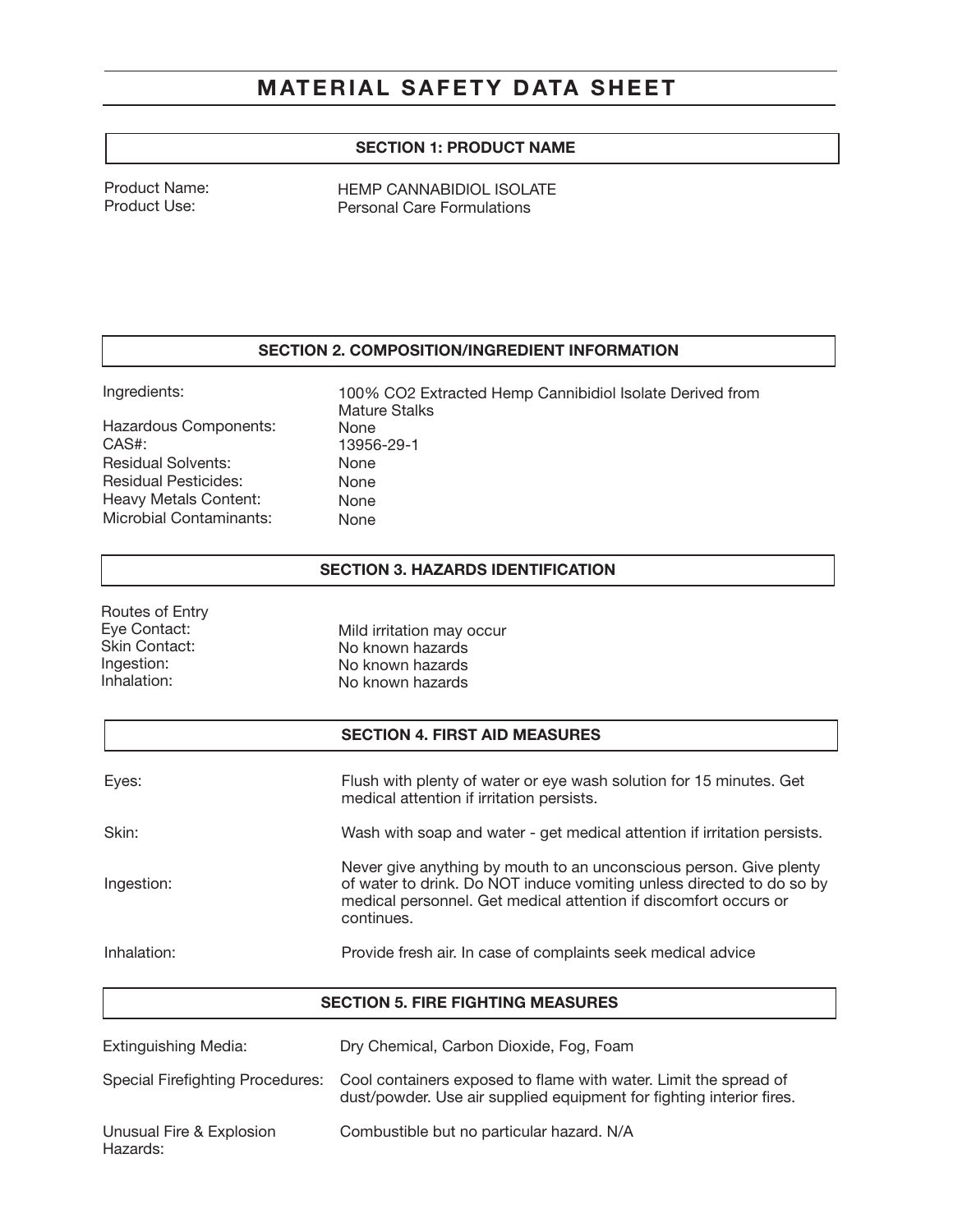## SECTION 6. ACCIDENTAL RELEASE MEASURES (STEPS FOR SPILLS)

Methods for Clean Up:

Absorb onto an inert, absorbent substrate and sweep up. Wash area with soap and water.

### SECTION 7. HANDLING AND STORAGE

| Safe Handling:        | Keep away from sources of ignition and open flames.                                            |
|-----------------------|------------------------------------------------------------------------------------------------|
| Storage Requirements: | Store in a cool, dry location, in a sealed. Should not be stored at<br>temperatures above 30°C |

#### SECTION 8. EXPOSURE CONTROL/PERSONAL PROTECTION

| Eye:                             | Safety glasses should be worn.                                                                                                           |
|----------------------------------|------------------------------------------------------------------------------------------------------------------------------------------|
| Skin/Body:                       | Gloves should be worn.                                                                                                                   |
| Respiratory:                     | Not needed under normal conditions of use. Evaluate need based on<br>application.                                                        |
| Other:<br>Work/Hygiene Practice: | Slip proof shoes may be worn where spills may occur.<br>Normal work and hygiene practices for handling non-hazardous liquid<br>material. |

## SECTION 9. PHYSICAL AND CHEMICAL PROPERTIES

| <b>Physical State:</b>   | Powder            |
|--------------------------|-------------------|
| Color:                   | White/off white   |
| Odor:                    | N/A               |
| pH:                      | No data available |
| Vapor Pressure (mm Hg.): | No data available |
| Vapor Density (AIR = 1): | No data available |
| Flash Point:             | No data available |
| <b>Melting Point:</b>    | $66-68^{\circ}$ C |
| Solubility in Water:     | Insoluble         |

## SECTION 10. STABILITY AND REACTIVITY

| Stability:                                | Stable under normal conditions of use.                               |
|-------------------------------------------|----------------------------------------------------------------------|
| Incompatibility / Materials<br>to Avoid): | Strong oxidizers, strong reducing agents, strong bases, strong acids |
| Conditions to Avoid:                      | Moisture. Protect from light and heat                                |
| Hazardous Decomposition<br>or Byproducts: | In case of fire, smoke can develop                                   |
| Hazardous Polymerization:                 | Will Not Occur                                                       |